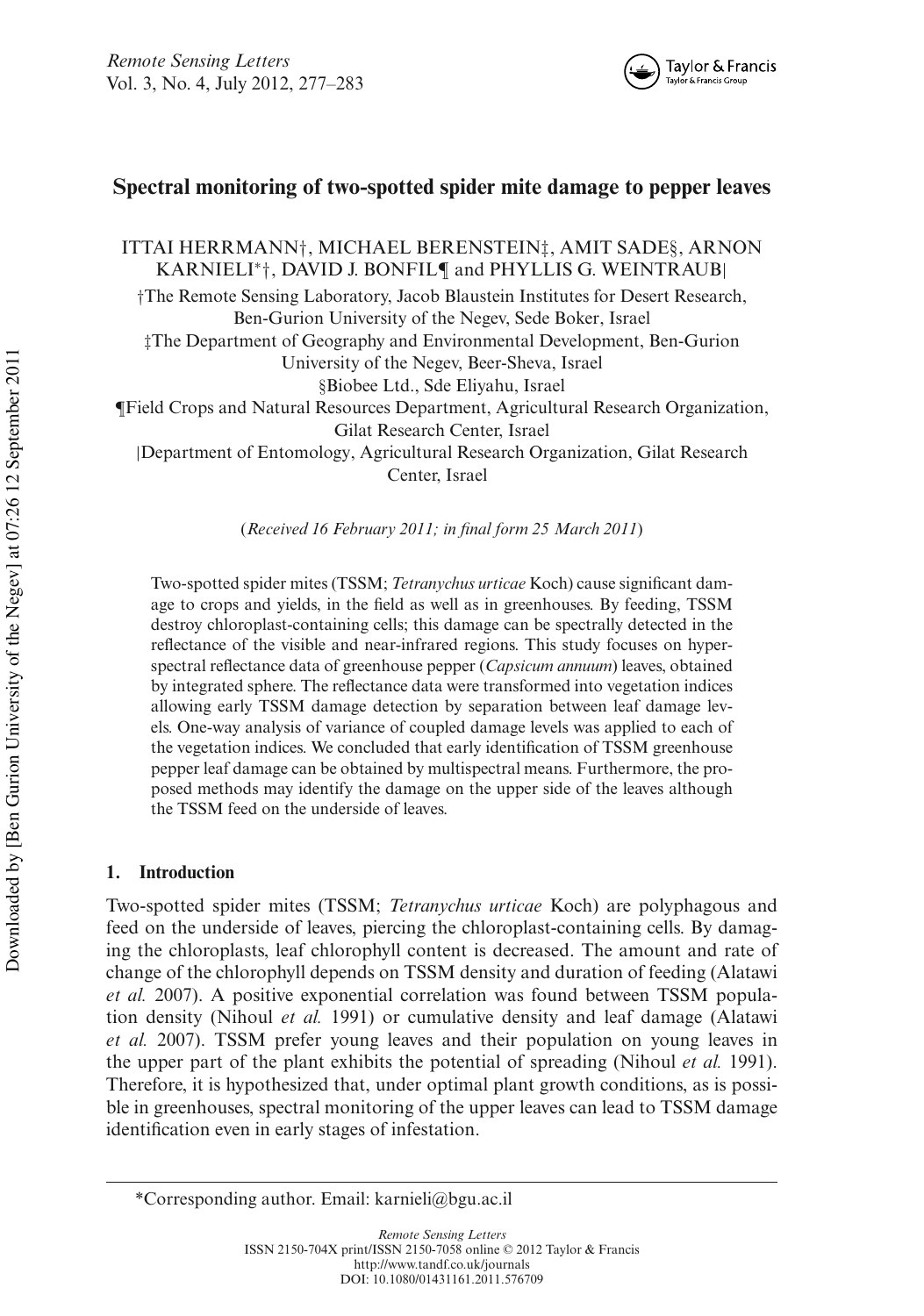# 278 *I. Herrmann* et al*.*

Damage to leaves as done by TSSM can be spectrally detected by the visible (VIS) and near-infrared (NIR) regions (Buschmann and Nagel 1993, Hatfield *et al.* 2008). Therefore, remote sensing tools and techniques are potentially useful for monitoring TSSM damage distribution (Reisig and Godfrey 2007). Electromagnetic spectral monitoring of plant stress by hyperspectral band formation is a common remotely sensed application, but the separation between specific sources of stress by spectral data is not common (Pinter *et al.* 2003). Although it was not possible to find a unique spectral signature for TSSM or aphid-stressed cotton at the leaf scale (Reisig and Godfrey 2007), Yang *et al.* (2009) reported the ability to separate between greenbug (*Toxoptera graminum*) and Russian wheat aphid (*Diuraphis naxia*) damage to wheat at the canopy scale by multispectral hand-held radiometer. Since remote sensing for entomological applications is in the exploratory phase, small-scale studies using integrated spheres for sub-leaf analysis are useful as a first step towards large-scale applications by ground, airborne or space-borne sensors on the canopy or sub-field level (Reisig and Godfrey 2007). Therefore, if we assume that optimal growing conditions are available for plants in a greenhouse, the main stress sources to identify will be insects or diseases.

Since spider mites can rapidly develop resistance to acaricides (Dekeyser 2005) other control methods besides applying acaricides over the whole greenhouse or field should be considered. Another way to deal with pests is by releasing their natural enemies in order to suppress the pests, mainly in greenhouses (Legowski 1966). It is most desirable to detect insect damage as early as possible in order to allow corrective action to be efficient (Fraulo *et al.* 2009). Early identification of TSSM damage and implementation of treatment, according to need, should minimize the damage to yield and the amount of natural enemies to be bought and released (Alatawi *et al.* 2007) and, by that, allowing potential higher profit to the growers.

The current study is aimed at detecting early TSSM damage by spectral separation between damage levels in greenhouse pepper leaves, as a first step towards multispectral sensor for TSSM damage detection of pepper plants in greenhouses.

#### **2. Methodology**

Ninety seven samples of seemingly damaged and undamaged leaves were randomly collected in a greenhouse of Kibbutz Nirim (31◦20′N; 34◦24′E) in the northwest Negev region, Israel. The leaves were collected from the canopy top of 6-month-old pepper plants, put in plastic bags inside a thermally isolated case cooled by ice with no direct contact with the plastic bags and immediately transported to the laboratory. Identification of the damage along with its level was assessed by a pest control advisor. Four levels of damage were identified (see figure 1): no damage (ND) (25 samples); light damage (LD) (26 samples); medium damage (MD) (23 samples); and high damage (HD) (23 samples).

The leaf samples were spectrally examined by a Licor, 1800–12s, external integrating sphere connected by optic fibre to Analytical Spectral Devices (ASD) FieldSpec Pro FR spectrometer (Analytical Spectral Devices Inc., Boulder, CO, USA) with a spectral range of 350–2500 nm in 1 nm intervals. The ASD was programmed to average 40 readings to create each spectrum. The spectral measurements were obtained at the Remote Sensing Laboratory in the Jacob Blaustein Institutes for Desert Research, Ben-Gurion University, Sede-Boker Campus, within 4 hours after leaving the greenhouse. Reflectance and transmittance measurements were obtained for each leaf. The reflectance measurements were obtained for the upper side of the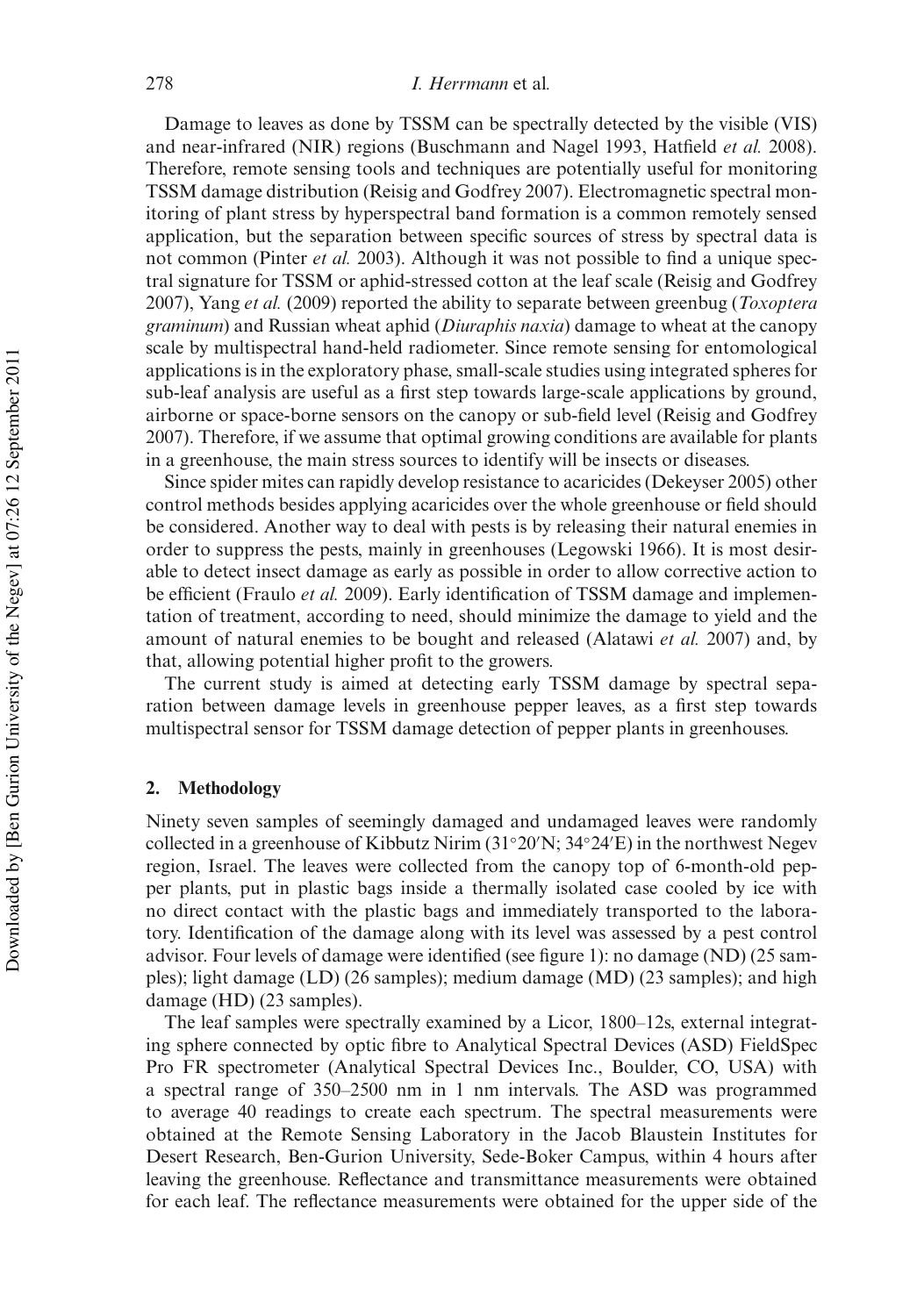

Figure 1. Leaves from the four damage levels: (*a*) upper side of no damage (ND); (*b*) upper side of low damage (LD); (*c*) underside of LD; (*d*) upper side of medium damage (MD); (*e*) underside of MD; (*f*) upper side of high damage (HD); and (*g*) underside of HD. The amount of TSSM on the underside of the leaf does not represent the severity of the damage. Red circles indicate the same spot on the upper and under sides of the same leaf. Note the TSSM activity (web and individuals) on the underside of the leaves.

leaf. The spectral data were preprocessed to 2 nm intervals in the range of 400– 1000 nm and each spectrum was related to the damage level of the leaf. The spectral data were resampled to several broad bands as presented in table 1. The reflectance values of these bands were used to calculate several vegetation indices as presented in table 2, with the exception of the red-edge inflection point (REIP) that was

| Band                | Centre (nm) | Range (nm)<br>$470 - 510$ |  |
|---------------------|-------------|---------------------------|--|
| Blue $(B)$          | 490         |                           |  |
| Green $(G)$         | 560         | $540 - 580$               |  |
| Red(R)              | 666         | 656–676                   |  |
| $Red-edge (RE)$     | 715         | $710 - 720$               |  |
| Near infrared (NIR) | 790         | 770-810                   |  |

Table 1. Spectral bands' centres and widths.

Table 2. Equations of the vegetation indices.

| Indices                                                                                                                                                                            | References             |
|------------------------------------------------------------------------------------------------------------------------------------------------------------------------------------|------------------------|
|                                                                                                                                                                                    | Tucker (1979)          |
| NDVI = $\frac{\rho_{NIR} - \rho_R}{\rho_{NIR} + \rho_R}$<br>GNDVI = $\frac{\rho_{NIR} - \rho_G}{\rho_{NIR} + \rho_G}$                                                              | Gitelson et al. (1996) |
| $\text{REGNDVI} = \frac{\rho_{RE} - \rho_G}{\rho_{RE} + \rho_G}$                                                                                                                   | Current study          |
| REBNDVI = $\frac{\rho_{RE} - \rho_B}{\rho_{RE} + \rho_B}$                                                                                                                          | Current study          |
|                                                                                                                                                                                    | Current study          |
| NRENDVI = $\frac{\rho_{NIR} - \rho_{RE}}{\rho_{NIR} + \rho_{RE}}$<br>REIP = 700 + 40 $\left\{ \frac{[(\rho_{670} + \rho_{780})/2] - \rho_{700}}{\rho_{740} - \rho_{700}} \right\}$ | Guyot and Baret (1988) |

Notes: The indices abbreviations are mentioned in the text.  $\rho$  stands for reflectance value of either band, as defined in table 1, or wavelength (in nm).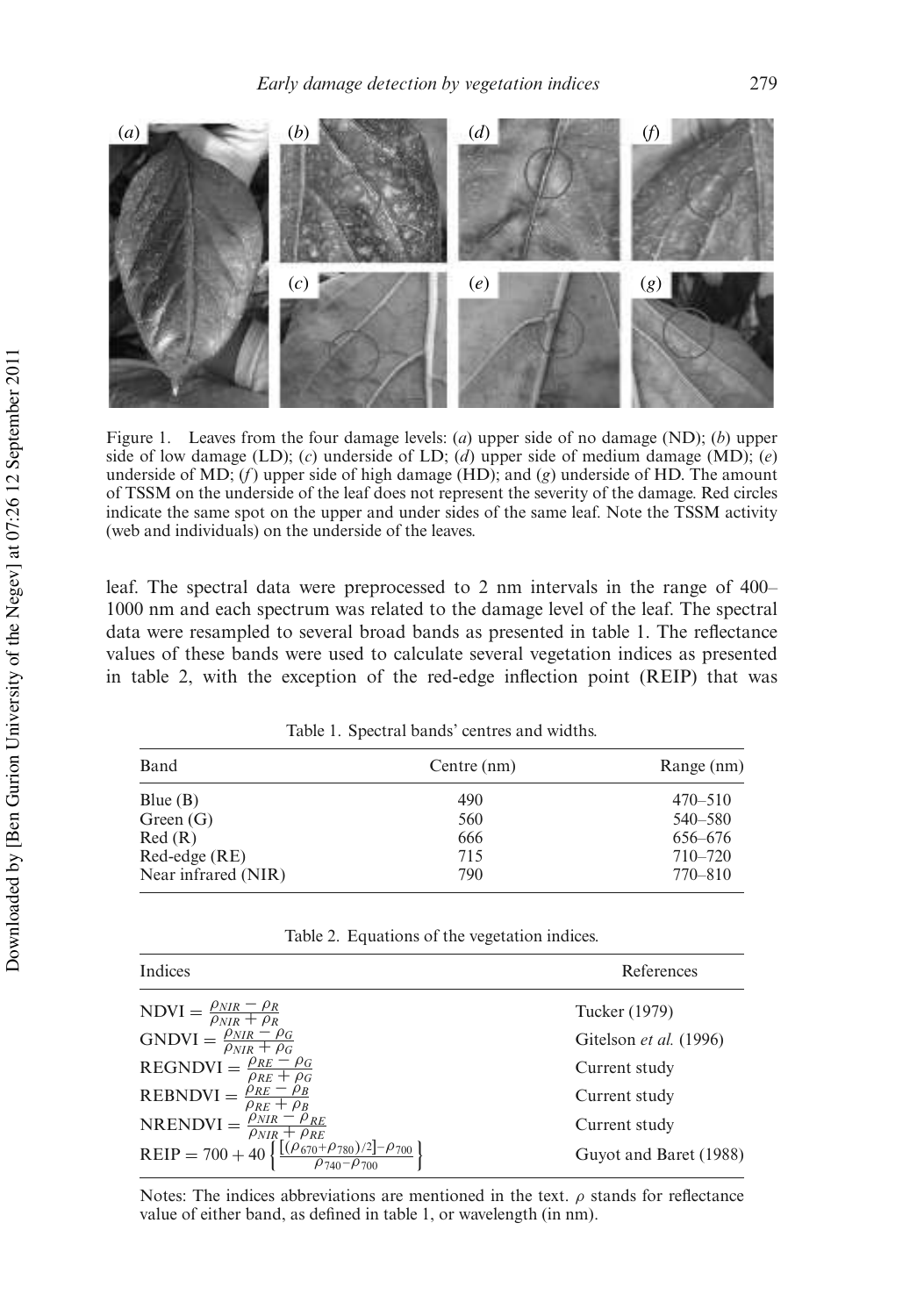calculated by narrow bands with 2 nm intervals. The Normalized Difference Vegetation Index (NDVI) and the Green NDVI (GNDVI) concepts are the bases for three, proposed, wide bands calculated indices: Red-Edge GNDVI (REGNDVI); Red-Edge Blue NDVI (REBNDVI); and Near-infrared Red-Edge NDVI (NRENDVI).

In order to determine whether spectral data can provide significant separation between damage levels, one-way analysis of variance (ANOVA) was applied for each of the indices for all damage levels together as well as for paired damage levels; since there are four damage levels all six possible couplings were analysed. The ANOVA data analysis was executed by Statistica v.9 software (StatSoft®, Tulsa, OK, USA). The ANOVA results were not subject to any kind of adjustment for multiple comparisons.

# **3. Results and discussion**

Figure 2 shows that the HD level has the highest reflectance in the green region and the lowest in the NIR region, whereas ND exhibits the opposite. These results are in agreement with the findings presented by Mirik *et al.* (2006) concerning greenbug-infested wheat canopy. Moreover, the reflectance level of the ND in the 550–650 nm region is remarkably separated from the other damage levels and therefore might allow early identification of infestation. Similarly the NIR region, with reflectance values in wavelengths longer than 760 nm, can be applied for HD identification. These differences in VIS and NIR reflectance are assumed to originate by TSSM activity resulting in pigments content changes and leaf structure distraction, respectively. Figure 2 also shows variation among the four levels of damage corresponding to reflectance values in two spectral regions, in the 550–650 nm and in the red-edge (RE) slope at 710–720 nm. Therefore, the RE band was comprised in the proposed indices for further analysis. For exploring possibilities of spectral identification or separation of damage levels, NDVI, GNDVI and REIP were chosen and the other three new indices were formulated; see table 2. The averaged value of each of the indices for each of the damage levels is presented in figure 3. Based on gradients assessment between the four damage levels for each index, the GNDVI shows the highest sensitivity to differences between



Figure 2. Averaged reflectance values of the four damage levels.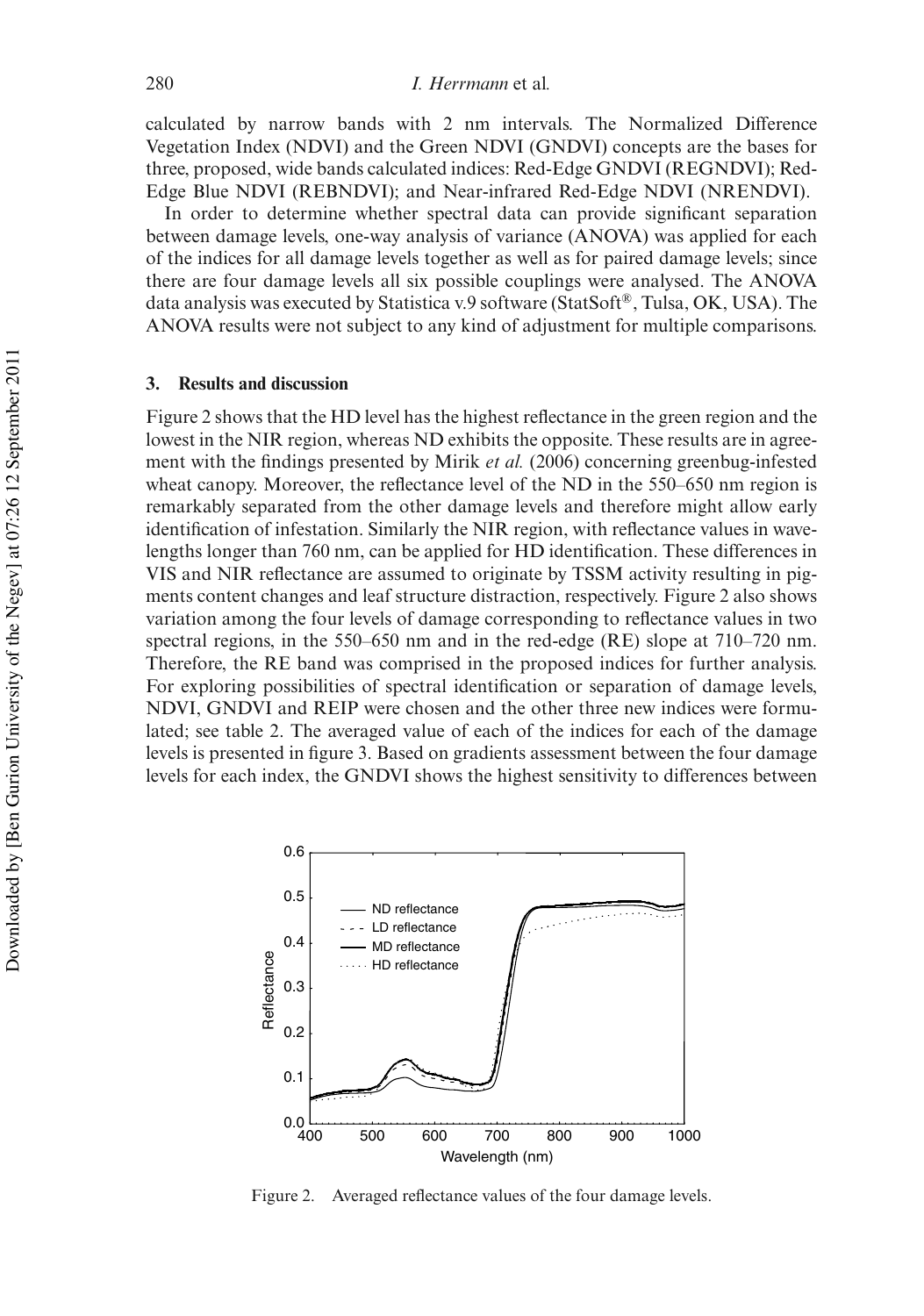

Figure 3. Averaged index values and standard deviations for each of the damage levels. Note: Since the REIP values are in nanometres and the indices values are unitless, the two axes cannot be scaled.

ND and LD damage levels, and the REBNDVI and NRENDVI are the most sensitive indices to differences between MD and HD damage levels. The REBNDVI shows positive relation to increase in damage level in contrary to the rest of the indices. It is important to mention that since the REIP equation gives the inflection point of the RE slope the values are in nanometre and not unitless as the rest of the indices.

Table 3 presents the ability of each index to separate between the four damage levels by using the one-way ANOVA of the six possible damage levels couplings as well as for the four damage levels together. The GNDVI, NRENDVI and REIP show separation for each of the damage levels. All indices except the REBNDVI can provide early identification of TSSM damage (separating ND from LD; table 3). The REBNDVI can separate the HD from the rest of the damage levels. Among the GNDVI, NRENDVI and REIP that provided consistent separation between increasing damage levels, the GNDVI is a simple index applying commonly used bands; the NRENDVI is also a simple index but its RE band is not very common; and the REIP bands combination

|                | ND | LD   | MD | HD      | Four damage levels together |
|----------------|----|------|----|---------|-----------------------------|
| <b>NDVI</b>    | a  | b    | b  | b       | $3.6 (p = 0.017)$           |
| <b>GNDVI</b>   | a  | b    | c  | d       | 41.6 ( $p < 0.0001$ )       |
| <b>REGNDVI</b> | a  | b, c | c  | b, c, d | 16.9 ( $p < 0.0001$ )       |
| <b>REBNDVI</b> | a  | a    | a  | b       | 16.9 ( $p < 0.0001$ )       |
| <b>NRENDVI</b> | a  | b    | c  | d       | 57.5 ( $p < 0.0001$ )       |
| <b>REIP</b>    | a  | b    | c  | d       | 50.4 ( $p < 0.0001$ )       |
|                |    |      |    |         |                             |

Table 3. The ability of each index to separate between damage levels by one-way ANOVA.

Notes: Distinctive letters stand for the ability to significantly  $(p < 0.05)$  separate between coupled damage levels, whereas the same letter stands for coupled damage levels that are not significantly different (e.g. the NDVI ND is significantly different from LD, MD and HD, whereas LD is not significantly different from MD and HD). The column on the right, entitled 'four damage levels together', presents the *F* and significance values of one-way ANOVA of the four damage levels together for each index.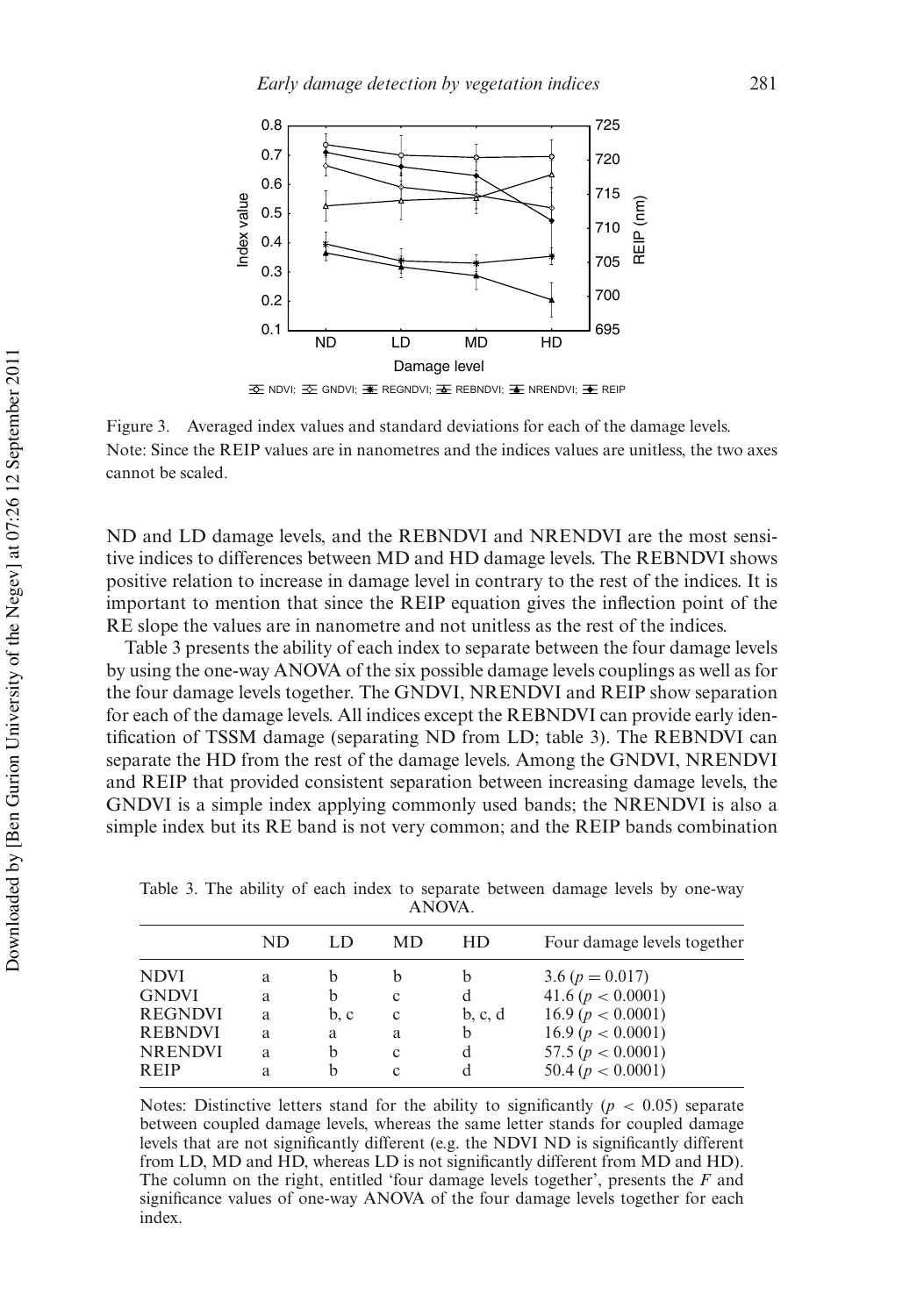is not common at all. Therefore the GNDVI is considered to be potentially the most efficient one for practical use.

It should be noted that the current study focuses on the possibility of remotely assessing leaf damage as opposed to the usual way of manually scouting to inspect individual leaves for TSSM presence (Fraulo *et al.* 2009). Mirik *et al.* (2006) showed correlation between vegetation indices and greenbug density on wheat in fields and concluded that well-known indices (e.g. NDVI and GNDVI) showed significant and high correlation but only for high densities of greenbugs. Since the density of pests can be logically assumed to be positively related to damage, it might be that the idea of relating spectral properties, such as vegetation indices, to damage levels instead of density can provide early identification of infestation by remote sensing techniques.

# **4. Conclusions**

- Although the TSSM activity is on the underside of leaves, remote sensing spectroscopy is able to monitor the damage by viewing the upper side.
- TSSM damage to greenhouse pepper leaves can be identified early by remote sensing means in the laboratory.
- GNDVI, NRENDVI and REIP can provide consistent separation between increasing damage levels of greenhouse pepper leaves in the laboratory.

The early identification of arthropods is critical and, if early damage to plants can be detected by remote sensing means, then the TSSM infestation can be evaluated manually. After TSSM infestation is identified, the damage level can be potentially monitored in scheduled time intervals by multispectral remote sensing means. This should allow the growers to decide when to control it. In greenhouses with control conditions, a quantitative model can also be considered in contrast to open fields with changing conditions that can lead to a variety of stresses.

#### **References**

- ALATAWI, F.J., MARGOLIES, D.C. and NECHOLS, J.R., 2007, Aesthetic damage thresholds for twospotted spider mites (Acari: Tetranychidae) on impatiens: effect of plant age and level of infestation. *Journal of Economic Entomology*, **100**, pp. 1904–1909.
- BUSCHMANN, C. and NAGEL, E., 1993, In vivo spectroscopy and internal optics of leaves as basis for remote sensing of vegetation. *International Journal of Remote Sensing*, **14**, pp. 711–722.
- DEKEYSER, M.A., 2005, Acaricide mode of action. *Pest Management Science*, **61**, pp. 103–110.
- FRAULO, A.B., COHEN, M. and LIBURD, O.E., 2009, Visible/near infrared reflectance (Vnir) spectroscopy for detecting twospotted spider mite (Acari: Tetranychidae) damage in strawberries. *Environmental Entomology*, **38**, pp. 137–142.
- GITELSON, A.A., KAUFMAN, Y.J. and MERZLYAK, M.N., 1996, Use of a green channel in remote sensing of global vegetation from Eos-Modis. *Remote Sensing of Environment*, **58**, pp. 289–298.
- GUYOT, G. and BARET, F., 1988, Utilisation De La Haute Resolution Spectrale Pour Suivre L'etat Des Couverts Vegetaux, In *4th International Colloquium 'Spectral Signatures of Objects in Remote Sensing'*, 18–22 January 1988, Aussois, France (Paris: ESA), pp. 279–286.
- HATFIELD, J.L., GITELSON, A.A., SCHEPERS, J.S. and WALTHALL, C.L., 2008, Application of spectral remote sensing for agronomic decisions. *Agronomy Journal*, **100**, pp. S117–S131.